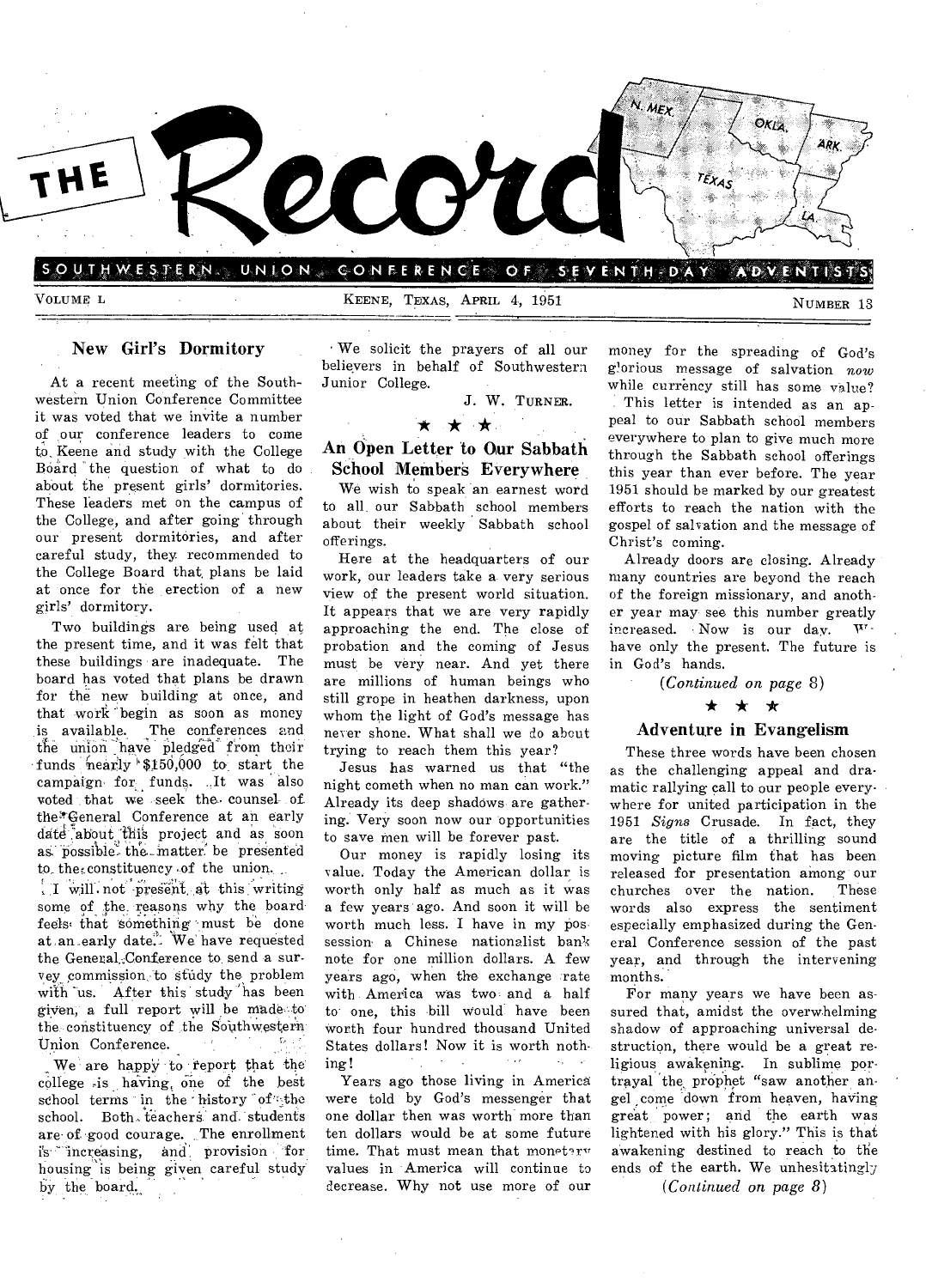### Profitable Union Session

I would like to say from the very outset that the union session and the evangelistic institute was the most profitable and inspiring that I have ever had the privilege of attending. Everything was carried out so smoothly, with much precision, and so much was accomplished in such a short period of time that we were hardly prepared for the end which came all too soon. Our workers, to a man, left that meeting carrying back to their fields renewed consecration, a deeper devotion, and a stronger determination to put on the greatest program of evangelism ever dreamed of in our territory. W. W. FORDHAM.



1215 Marshall St., Little Rock, Ark. F. 0. Sanders, President C. H. Gerald, Sec.-Treas. Make all wills and legacies to the Ar• (ausas Confernce Association of Seventh-day Adventists

### Gems for Thought

"Those who do not use their talents in the cause and work of God, will have no part with Jesus in His glory." *Notebook Leaflets,* Vol. 1, No. 35.

# .<br>★ ★ ★

### Camp Meeting

There is good news today! At a recent meeting of the conference committee it was voted to have a real conference-wide camp meeting this year at the conference academy in Gentry, Arkansas. The academy dormitories will be available for housing, as well as some rooms in the community. Meals will be served in the academy dining hall.

Please do not order room reservations now. Plans for reservations will be given at a later date. This is just an advance notice so that those who are working may make plans for their summer vacations. The dates of the camp meeting will be June 4 to 9. Plan now to have your vacation at that date and be present.

F. 0. SANDERS.

### Training Course

Twenty-two Gentry Sabbath school officers and teachers with their certificates in their hands are shown in the accompanying picture. They finished the General Conference Sabbath School Department Teachers' Training Course in December. Mrs. Crystal Duce was the teacher. Sister Duce has done such a commendable job teaching this class that the five nearby Sabbath schools have arranged with her to meet at one central place Sabbath afternoon and have her teach this course.



We wish to urge all our pastors and superintendents not to be satisfied with a dead formal process, but set to work this agency that your schools may become the noblest and most efficient in soul winning in the world in 1951. There is only one textbook— *Teaching Teachers to Teach,* price \$2. Order from the Book and Bible House, Drawer 1821, Little Rock, Arkansas.

W. H. WESTERMEYER.

### \* \* \*

### Baptism at Harrison

Sabbath, March 10, was a high day for the members of the Harrison church. Nine precious souls were buried with their Lord in baptism. Elder A. E. Eubanks was here to lead out in this service, and he and his wife provided special music. Also, Professor Joseph Metzger played some lovely violin music. This was a day long to be remembered.

The Lord is pouring out His Spirit upon us in a wonderful way. After coming to Harrison less than four months ago, we received word that a family had inquired about our church service and wanted to know where it was held. A few weeks later a family of four came out to the church Sabbath morning. We found that the wife at one time knew about Adventists but had no contact until she saw our name in the newspaper. We followed up this interest and found that she had two sisters and a brother. So as a result of intensive Bible studies and prayer, this family of three (one of the children was not old enough) was baptized, and also the two sisters and brother. We thank God for this family.

The other family also is a real blessing to us. They live nearly forty miles from Harrison and came to church the first Sabbath we were here. We visited and studied with this family and found that in their early years they had experience with Adventists. With earnest studies an<sup>1</sup> prayer God has given us the husband, wife, and eldest daughter. At the close of the baptism, Elder Euanks said it thrilled him to see such wonderful people take their stand with God's people in these last days.

We ask an interest in your nrayer that these will remain faithful and that they will give great service during the soon-coming effort here in Harrison.

LEE J. MEIDINGER.

# $\star$   $\star$   $\star$

### 20th Century Bible Course

The following are just a few of the many notes we receive from the enrollees in the 20th Centry Bible Course.

"My little grandson found my lessons 23 and 24 and cut them all to

### **THE RECORD**

### Keene, Texas

H. C. Kephart . . . . . . Editor J. W. Turner . . . . Associate Editor Dorothy Harrison . . . Assistant Editor

Subscription Price: One dollar a year. Order from your local conference office In changing address give both old and

new addresses. All copy for the publication must reach the Union Conference office by Wednesday preceding date of issue.

### Southwestern Union Conference Directory

Office address 2829 W. Cantey Street Fort Worth, Texas

President and Aud. . . H. C. Kephart Bec.-Treas. and Aud. . . H. C. Kephart Home Miss. Secretary . W. A. Howe Home Miss. Secretary . H. M. Burwell Relig. Liberty Secretary . J. W. Turner

Published weekly by the Southwestern<br>Union Conference of Seventh-day Adventists, at Keene, Texas.

Entered October 24, 1902, at the post office at Keene, Texas, as second-class matter under the act of Congress of March 3. 1879.

Postmaster: Please send notices on form 3578 and copies returned under labels 3579 to 2829 W. Cantey st., Fort Worth 4, Texas.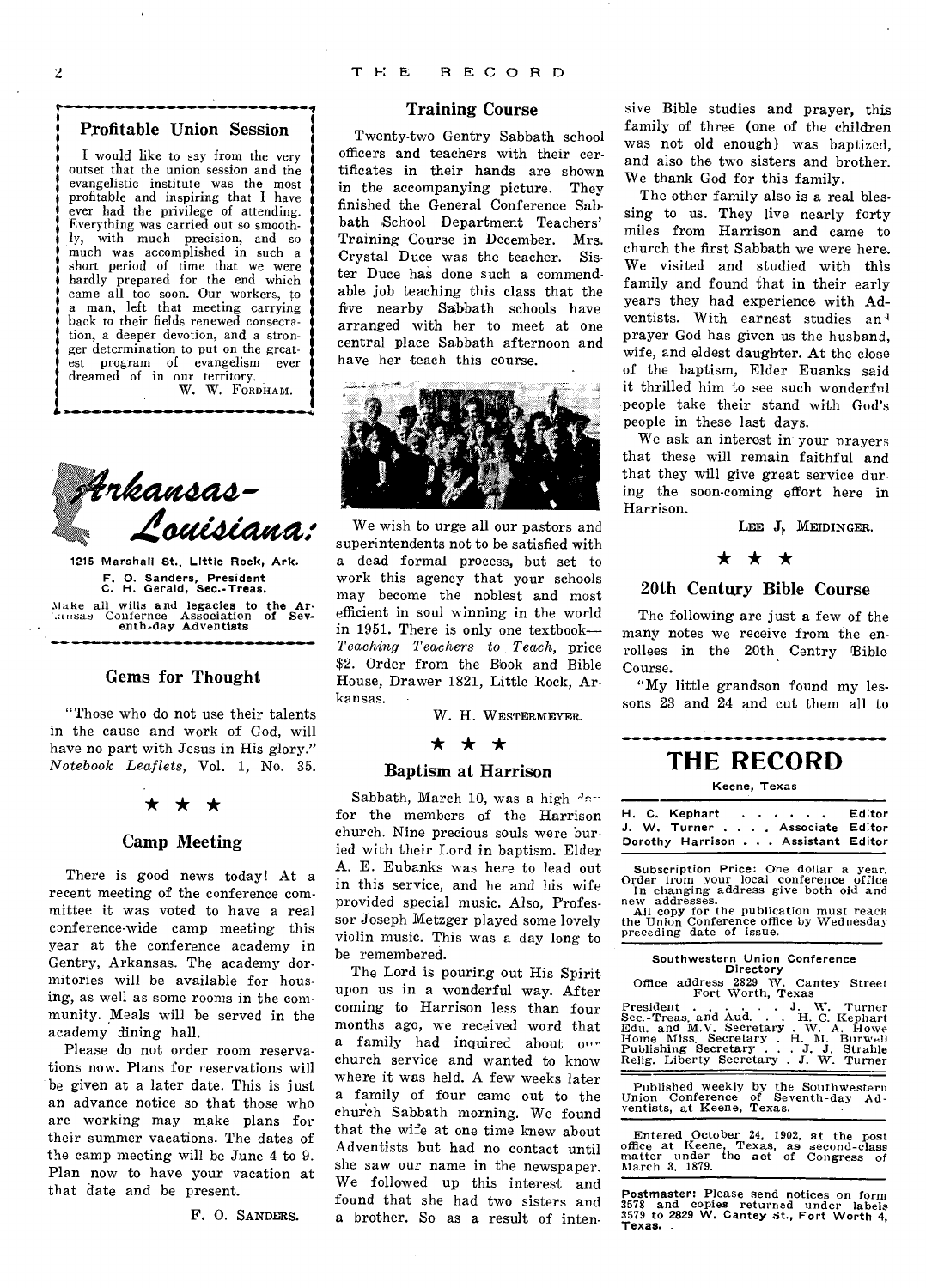pieces so I could not put them back to gether. It hurt me terribly. Could won send me another set of each? I want every lesson graded and want to keep every one."

"I am unable to send an offering, but hope I can sometime. My lessons have been such a help to me. Some of them are hard but I understand the Bible so much better through the help of these lessons. The Lord is helping me to understand. I believe the seventh day is the Lord's Sabbath."

"I am sending a small donation. I have just completed my lessons on the Millennium and am looking forward to my next lesson. God bless you in your work."

"I have finished the lessons I have on hand and am sending them in. I regret I have not received my return lessons as I look forward to every one."

"When I get discouraged or blue I go to the Bible and these wonderful Bible lessons and literature you have sent and through prayer I get a spiritual uplift. There is peace in my heart. So keep praying for me, I really enjoy your lessons."

"I am sending the names of two of my friends. I told them the course gets more interesting every day and that I had gained so much by its help. They too, want to enroll."

"This course has opened my eyes and has done more for me than all the churches I have ever attended. I thank God that I now can see." This man was reared a Methodist, but was not satisfied and was seeking for the Truth. He has now completed his course of study.

MAUDE E. HENDRIXSON.



525 N. W. 13th St. Oklahoma City, Okla. H. C. Klement, President 0. J. Bell. Sec.-Treas.

### Nowata

The Civilian Defense and Dorcas Welfare activities of the Nowata Seventh-day Adventist church are well known in this area of Oklahoma.

Civilian Defense, promoted by Miss Edith Cornish, R. N., has been respinsible for eight Seventh-day Ad-

ventist members having finished the Advance Red Cross First Aid Course. Many others began the training, several having finished at least the Standard Course. An Instructors' Course is being planned for sometime in May. The local Red Cross has provided teachers for the classes.

A home nursing course under Miss Cornish's direction is scheduled to begin soon.

The Dorcas Welfare Society, with Mrs. Oran Blanke as leader, has recently undertaken a county-wide assistance program. The local Red Cross Chapter, together with the Nowata County Welfare Board, are providing names of individuals needing assistance and are also supplying clothing and other supplies.

The Dorcas room has recently been equipped with cupboards and racks, et cetera, to handle a large volume of: clothing, food, and other necessary supplies.

Needless to say the pastor appreciates the faithful work done by these organizations. It has made our church very well known in the area, with leading officials expressing high compliments for our work.

C. V. BRAUER.

### \* \* \*

### Oklahoma City Evangelistic Effort

Members of the Oklahoma City church have worked and planned for many weeks to perfect the details of an 'evangelistic series in this city. They have seen the fruitage of their hours of preparation in a smoothrunning and successful program each meeting night since the opening on March 11. The meetings are being held by Elders Ernest Perry and Reinhold Patzer in the Vouge Theater, which has been leased for the series.

Though the weather was cold and windy on March 11 several hundred were in attendance at the opening meeting and the theater was nearly filled the following Sunday night. Mrs. 0. J. Bell and Elder W. S. Sanders are assisting in the visitation and report an exceptional spirit of interest found in the homes as they call.

The work of the lay members is  $t_2$ be commended. 0. E. Ramsey, missionary leader and elder, heads up a fine organization for handbill distribution, telephone invitations, and

other important activities. Mrs. W. H. Shaw is helping many hours each week in visiting interested persons.

Join this church in petitioning God for a large harvest at this time. E. E. PERRY.

## \* \* \*

### News Notes

 $\star$  Very encouraging reports are coming in from the evangelistic meetings in progress. If you have friends and relatives living in the places where these efforts are being conducted, we trust they will be encouraged to attend these meetings.

 $\star$  We greatly appreciated the recent visit of Dr. M. L. Neff of the Pacific Press Publishing Association. Fe visited several of our churches in the interest of the *Signs of the Times.* 

 $\star$  A conference committee meeting was held at the office on Monday, March 26.

 $\bigstar$  Dedication of the Lawton church took place on Sabbath, March 24. A more detailed report of this meeting will appear later in the RECORD.

 $\star$  Mr. and Mrs. James Davis, our teachers from Shattuck, were recent visitors at the office.



3711 Oakland Ave., Dallas, Texas W. W. Fordham, President A. R. Carethers, Sec.-Treas.

### Week of Prayer

As has been announced to you previously by letter, bulletin, and during the officers' conventions, we are having our M. V. Week of Prayer, April 7 to 14. Material for this important meeting has already been sent to each M. V. leader, teacher, district leader, and local pastor in our conference.

If there ever was a time when we need to put forth a sincere effort to help our youth find and keep their way to God, it is now. Satan is putting on a gigantic effort to trap our youth and lead them to destruction. We must use all our power to counteract his activities and show our youth the better way. We are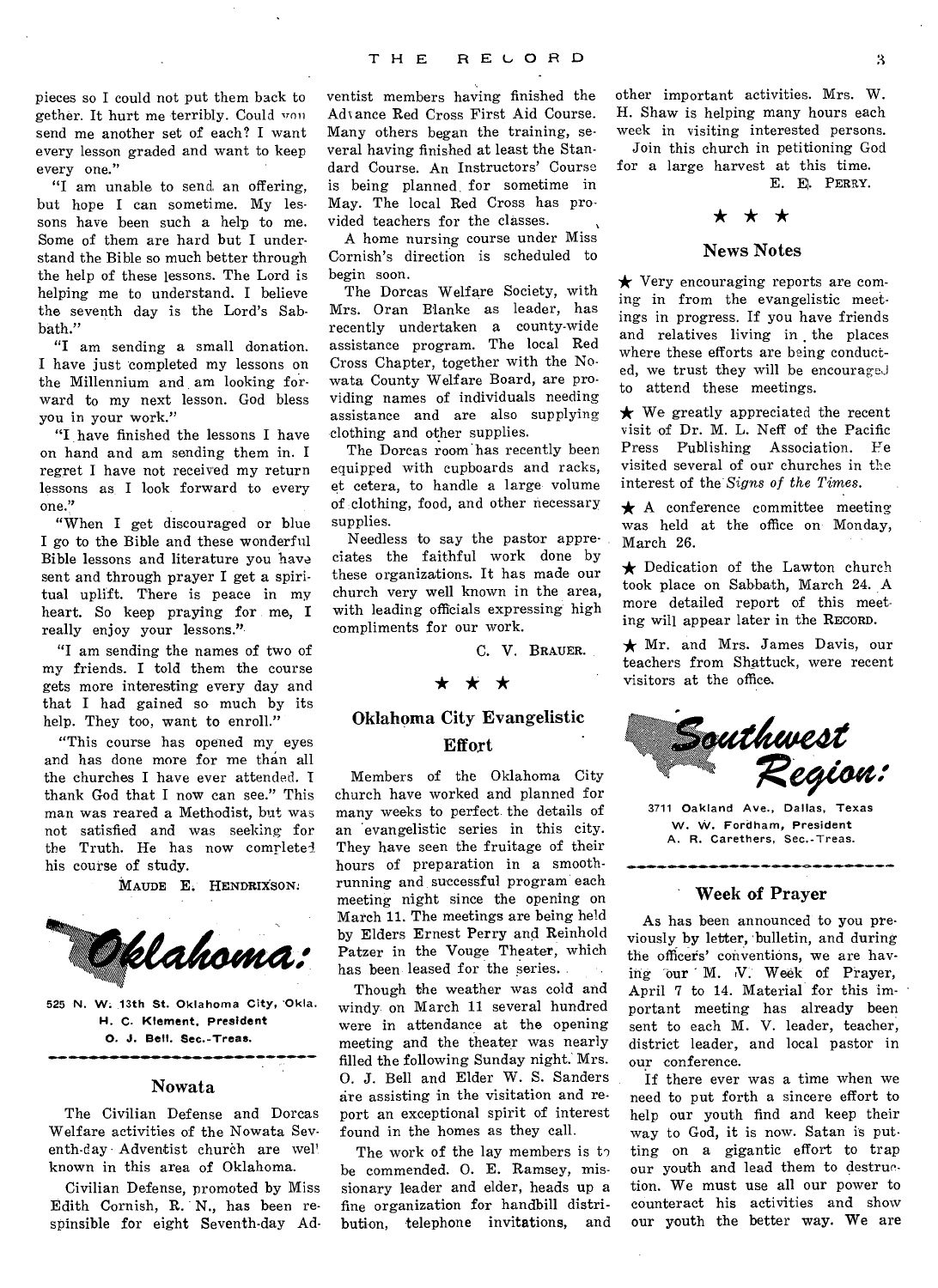suggesting that prayer bands be formed now and that the names of those who are careless and indifferent be presented daily before the throne of God. This will be a very fine time to make definite plans for those friends of the church who have not as yet given their hearts to God.

Let the youth participate in the meetings as much as is possible and show them that they are an intergral part of the church. A concentrated drive at this time for our youth should result in a real victory for the cause of Christian youth.

C. C. CUNNINGHAM.

 $\alpha$  .

# $\star$   $\star$   $\star$

### Youth's Congress

From New Orleans to Lubbock, from Oklahoma City to San Antonio, and from Little Rock to Wichita Falls, the young people of the Southwest Region poured in to Shreveport. Louisiana, for the Easter week end, March 23 to 25. The purpose of this pilgrimage was the conferencewide youth's congress which was held in Shreveport.

The program was enjoyable, informative, and inspirational; and the youth expressed themselves as having received real help by attending. From the opening meeting Friday night through the thrilling temperance oratorical contest, which closed the congress on Sunday. every minute was interesting.

Elder W. A. Howe, the Southwestern Union Missionary Volunteer Secretary, presented the opening sermon and the keynote of his message was the keynote of the congress. He showed us that God leads us through all types of experiences, and our problems cease and our lives take shape and form when we release the reins ourselves and let God lead us. At the close we made a new decision to live for God.

The share-your-faith Sabbath school was thoroughly enjoyed. It was good to see' the youth leading out and presenting such fine numbers on the program. Elder J. E. Cox of New Orleans presented the eleven o'clock message. He 'showed us that the church to which we belong is' God's true church and we must stay by the message and prepare to go home to live with God. The response to the altar call at the close was practically unanimous.

Sabbath afternoon we participated in "operation doorbell." In about thirty minutes 60 young people visited 105 homes, had prayer in 83, and left Bible Correspondence School enrollment cards with 80. They returned to the meeting just beaming with joy at the happiness and help they had brought to others. One young lady expressed the sentiments of the entire group as she returned to the car and said, "I could keep doing this all evening."

Everyone enjoyed the talent hour and we were surprised by the unexpected solos, duets, trios, quartets, choirs, dramatic readings, and instrumental numbers which' kept us inspired for over ninety minutes. We closed the Sabbath with a fitting vesper service. Saturday night everyone relaxed at a very interesting social. Sunday morning began with a shareyour-faith workshop in which we were shown ways in which every one of

*(Continued on page 8)* 



2838 Hemphill St., Fort Worth 4, Texas N. R. Dower. President P. W. Ochs, Sec.-Treas. Make all wills and legacies payable to the Texas Conference Association of Texas Conference Associa

### Evangelistic News Notes

Almost every worker in the Texas Conference is at the present time, or soon will be, engaged in public evangelism. We are greatly encouraged over the reports that are coming into the office from the various sections of the field.

Elder Edwin Beck, Who is holding a series of meetings in Waco, says, "We started our evangelistic campaign last night and in spite of cold weather we had a fair attendance. There were 100 present. About 50 of these were non-members. . . . We even had a policeman in uniform present. He'll be baptized soon."

Elder Robert Wearner, who is holding a series of meetings in McDade, Texas, reports the following, "The cold wave was hard on the attendance early in the week, especially since there is no heat in the old building. However, we had a good attendance last night. About 32 non-

Adventists were present, which is pretty good for this small community. . . . There. are a number who have shown a good interest. -Also we got a number of Bible school enrollments."

• From Henderson Elder A. E. Neil sends the following report. "As you know we openeu our meetings last Sunday and we had a very good attendance for the size of the town. Between 100 and 125 were present and only 23 of these were Seventh-day Adventists, which is not had for a town the size of Henderson (6,000). Tuesday and Friday nights were well attended with from 30 to 40 non-Adventists each night. We started our radio program today and reports have come to us that it was very good."

Brother Howard Voss, who is working with Elder H. Christensen 'in-Dal= las, reports that though their attendance is not large, they have some definite interest and are having good meetings.

At this writing Elder N. R. Dower is holding a week of revival meetings in the Houston Central church. A report of these meetings will appear soon in the RECORD.

We ask that you continue your noon-day prayer circle in behalf of these, and the many other meetings that are now in progress.

### R. S. Watts Coming to Texas

\* \* \* \* \* \*

We are proud to announce that Elder.R. S. Watts, president of the Missouri Conference, will be at Southwestern Junior College on April 21. This is Youth D Day, and Elder Watts will be the guest speaker at the afternoon meeting. He has served in the Far Eastern Division mission field for many years and will bring to the youth attending this meeting most thrilling experiences of mission life, especially in Korea.

Plan now to be in Keene April 21! HAROLD W.' JEWKES:

 $\mathcal{A}_1$ 

# $\star \star \star$ <br>Purchase of Elgin Church Lot

"The world's best buy—a piece of Texas" is the slogan 'of a Houston real estate man. Another "piece of Texas" has just passed into the hands of the Texas Conference. A fine. corner lot which will be used for a new church building has been purchased in Elgin, Texas. The lot is located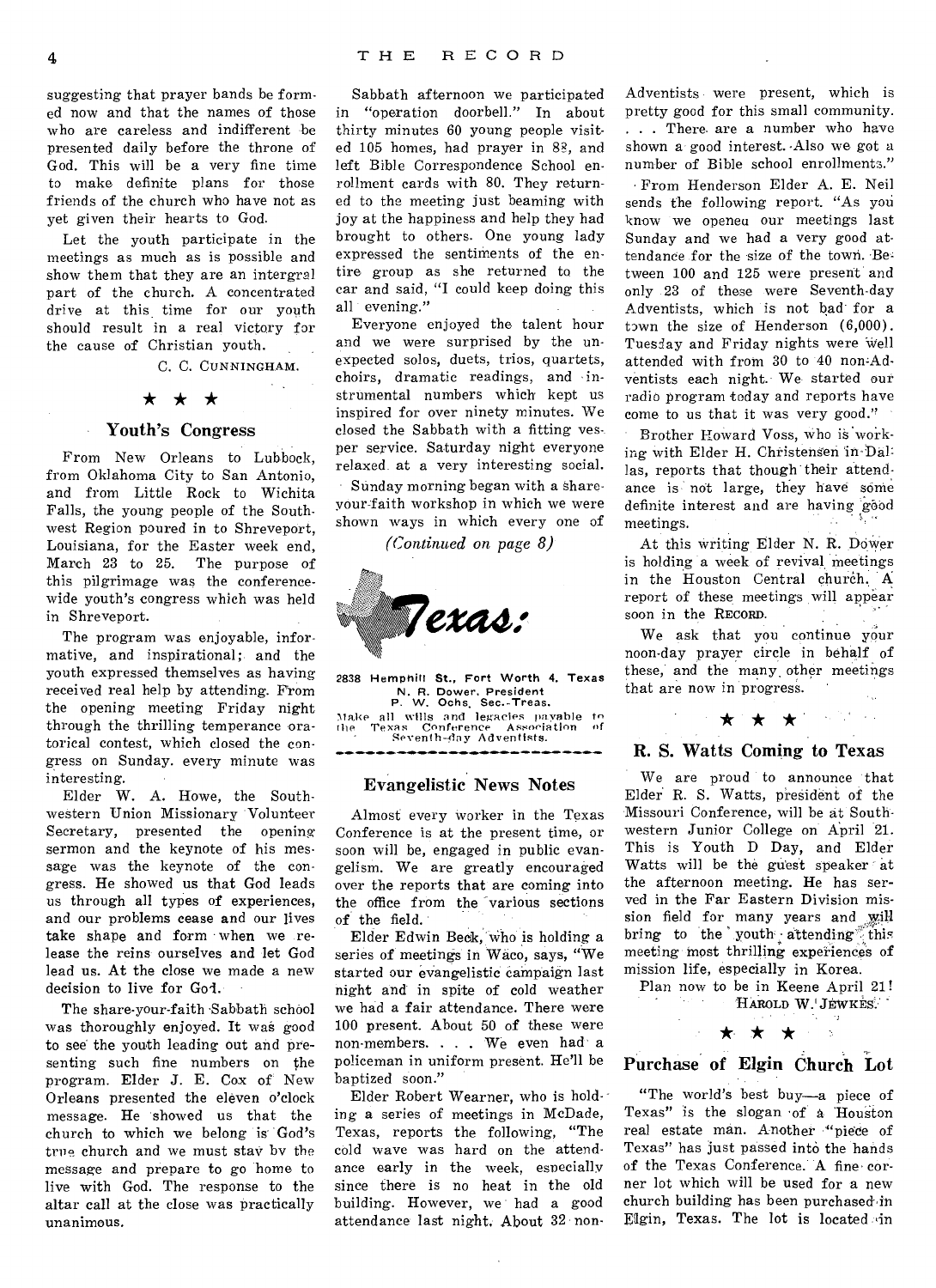| Youth D Day                                                                                                                                                                                                                            |
|----------------------------------------------------------------------------------------------------------------------------------------------------------------------------------------------------------------------------------------|
| Program                                                                                                                                                                                                                                |
| · Keene, Texas                                                                                                                                                                                                                         |
| April 20, 7:30 p.m.-Our Challenge<br>April 21, 11:00 a.m.-Marching Ord-<br>ers<br>$3:00$ p.m.—My Future<br>4:15 p.m.-Youth's Ans-<br>wer<br>6:45 p.m.-Vespers<br>$\sim 7:00$ p.m.—" $\text{T1}$ Go"<br>7:45 p.m—Youth Fellow-<br>ship. |

a good residential district on a paved street, one block off the main street of the town and two or three blocks from the business area.  $\mathcal{I}=\mathcal{I}$ 

Some months ago a wind storm damaged the little frame church which- is located eight miles out in 'the country. When it was decided to put up a new church building it. was also decided to build in the city- of Elgin, where the opportunities are greater for evangelistic activities. We were fortunate in being able to secure the lot at a very reasonable figure. The church members :are laying plans for a masonry building.

Adventists are •favorably known in Elgin through the good influence of the Jensen family and other' members, and because the pastor has taken -an active part in the church activities of the town. We hope to see real growth in our work in this 'part of the district. **Contract** 

This is the fourth time I have renresented the Texas Conference in the purchase of a church lot. The first was in Sulphur Springs, then Houston, then the addition to the- Austin church property. I am a firm believer in the importance:of having good church buildings located in good neighborhoöds.

ROBERT G. WEARNER.

### \* \*,

### **Wedding Bells**

In a beautiful candlelight ceremony 'on February 25, 1951, Miss June Marie Wardrop, daughter 'of' Mr. and Mrs. J. H. Wardrop of Fort Worth, became the bride of Addason E. Richards of Elm Creek, Nebraska. The .Wedding ceremony was performed in the Fort Worth Seventh-day Adventist church by Elder E. F. Sherrill.

The bride's attendants were Miss Lula Margaret Starks, maid of hon-Or; Misses Shirley Nixon and Gwen Johnson, bridesmaids. Carl Ashlock served the groom as best man. Leroy Gillan and Roosevelt Reich were ushers.

"I Love You Truly" and "At Dawning?' were sung by Elder H. W. Jewkes while Mrs. Jewkes played softly the organ. Following the ceremony reception was held at the Fort Worth Junior Academy.

Mr. and Mrs. Richards will make their home in Fort Worth where Mr. Richards will continue his work in the colporteur ministry. We join their many friends in praying that God will richly bless this dear couple as they labor for the Master.

**Texas Conference**<br>*Continued on page* 6) *(Continued on page* 6)



1522 Van Buren St., Amarillo, Texas C. G. Gordon, President E. L. Moore, Sec.-Treas. Make all wills and legacies to the Texico Conference Association of Seventh-day Adventists.

### Canyon, Texas

On Thursday evening, April 12, at eight o'clock, the American Temperance Society will present the program, Prisoner at the Bar, in the Canyon High School auditorium. Everyone within driving distance is cordially invited to attend this important attraction.

The "sheriff" in our program, Ed Money, made arrangements with the local high school principal for the use of the auditorium, and we have found all that have heen approached, including the, ministers of the city, very receptive to this type of program. We are looking forward to the opportunity of giving this most stirring presentation of the case against liquor. Be sure to attend this temperance program.

D. E. LATHAM.

## \* \* \*

### Red Cross Instructors' Class

A Red Cross Instructors' Class will be conducted here in Amarillo April 16 to 18. The first class will begin Monday evening at seven o'clock. Classes will be held Tuesday and Wednesday. Anyone having completed the

standard and advanced classes in Red Cross will be eligible to take this course. Your standard and advanced first aid certificates must be up-todate.

Those interested in taking the Instructors' Course should contact your conference Civil Defense Secretary, Elder I. V. Stonebrook, Box 1107, Amarillo. Texas. \* \* \* \* \*

### Ingathering in Texico Schools'

At the beginning of our Ingathering campaign, which really started with the singing band work last fall. we set some goals for each one of our church schools. The primary goals were \$5.10 for each child in grades 1 to 4, \$10.20 for .each junior in grades .5 -to 8, and \$20.41 for each student in grades 9 and 10.

These goals made a ,total of \$2,422.52 for all our schools in the entire conference. We are most happy to report that the goal has been surpassed and that in so doing eleven of our. church schools reached their goals.<br>The first three schools to reach

their goals. were Sweetwater, Midland, and Amarillo. Each school was awarded the 1951 junior reading course set. Other schools qualifying were Lubbock, Clayton, Albuquerque English, Albuquerque Spanish, Cloyis, Dalhart, Roswell, and the Spanish-American Seminary, grades 5 to 8.

We truly appreciate the effort put forth by both teachers and students in this missionary endeavor.

**I. V.** STONEBROOK.

## $\star \star \star$

### Master Guide Pins

You will recall that some time ago we announced, the change from the term "Master Comrade" to "Master Guide." In doing this there was also a change made in the insignia.

The new Master Guide pins have been received and are now available through your 'conference Missionary Volunteer Department. They are thirty cents each. The new pin is a universal Master Guide pin that will be used by Master Guides in all countries. It is a very attractive pin with a gold border, a blue field and a map of the world in the center in gold with the letters "M V" embossed. Four gold stars are geometrically spaced in the blue field,  $\sim$   $\sim$   $\sim$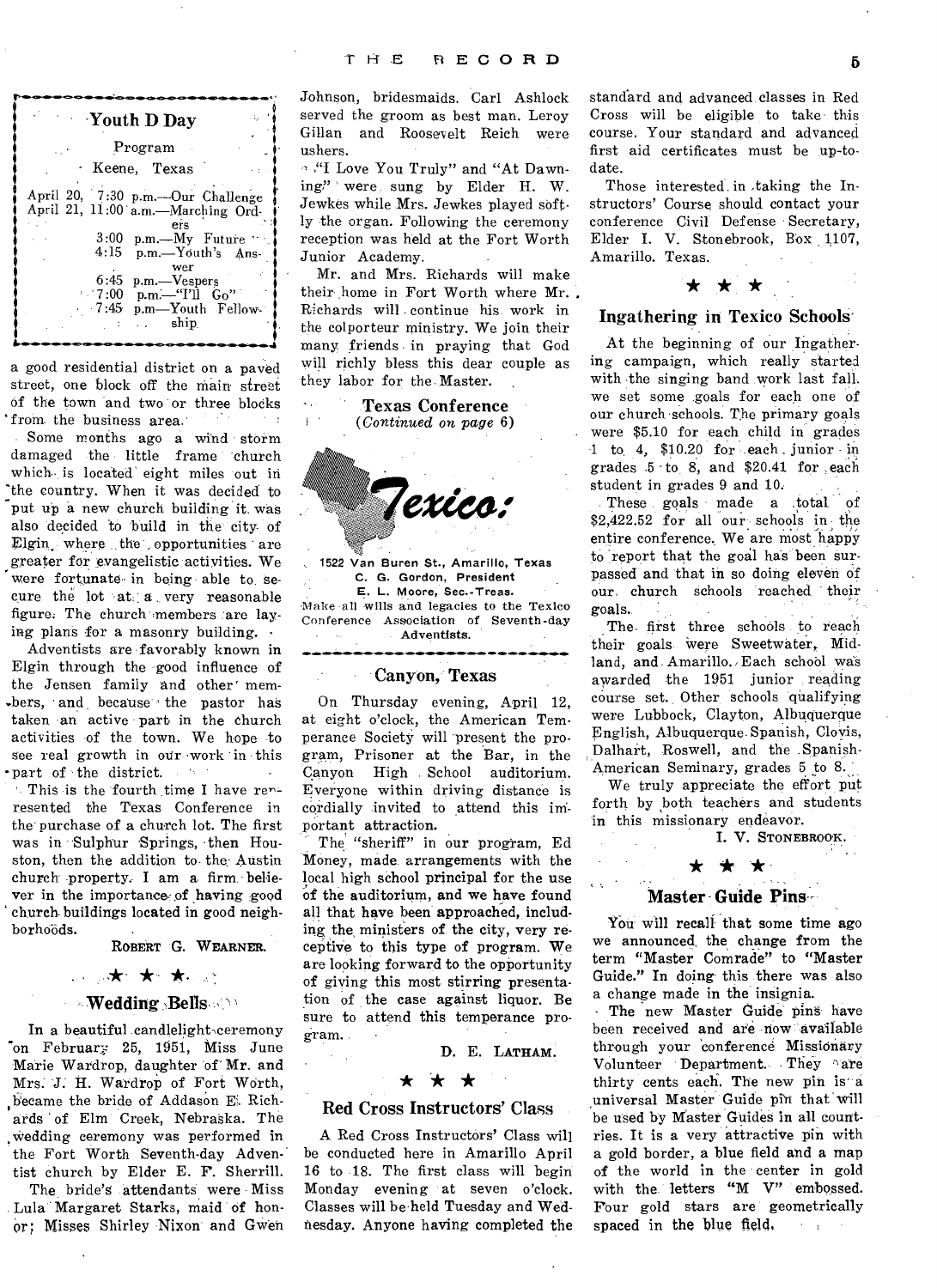If you are not yet a Master Guide, prepare to be one soon—a mark of achievement and a preparation for service!



### "While It Is Day"

You will remember that the Christian is admonished to work while it is day because the night comes on. Truly the dark clouds that will soon obliterate the spirit of brotherhood is fast covering our horizons. Are you fortifying yourself for the test that is ahead, Are you attending Sabbath school each week in order to obtain a better understanding of the word of God? Are you making use of the many good helps that are available to you for the express purpose of a clear understanding and a determination through the grace of our Lord Jesus to see this thing through to the victory?

Many, of you have been and are doing these very things, and as a result you have grown in grace and strength until today your outlook is good, your courage is excellent, and your faith is sure. The second quarter's lessons are now being studied. The general topic is, Finishing the Work. A special study help has been provided in the form of a one hundred and seventy page book by Elder Ritchie. entitled, *While It Is Day.*  Do you have your copy? If not, then you are missing a blessing that was provided just for You.

Send your order today to the Texico Book- and Bible House, P. 0. Box 1107, Amarillo, Texas, and it will be promptly filled. The supply is limited. Better\_ act now *While It Is Day.* The price is only-\$1.50.

**D. ,E.** LATHAM. \* \* \*

### **Camp Texico**

Now is the time to start planning to be at Junior Camp. Time flies rapidly, and June 24 will soon be here. We hope every Texico junior between the ages of  $9\frac{1}{2}$  and 15 (inclusive) can be with us for that week, June 24 to July 1, of inspiration, fun, and frolic.

The Missionary Volunteer Department no longer provides the uniforms. Khaki has been chosen for the boys' uniform and the trousers and shirts can be secured at' **J. C.**  Penny stores, or in other dry goods stores.

The recommended color for girls' uniforms is forest green. It may be selected in either poplin or Indian hear. We suggest Simplicity Patterns, No. 3281, view 2, for the skirt and No. 2277, view 2, for the blouse. This can be made into a one-piece or two-piece uniform, according to the desire of the individual.

The camp fee this year will be \$13.50. We have raised the fee only 50 cents. As you know, our costs will be much increased over last year. We only desire to break even with the operation of the camp.

How can you earn the money? Here are just a: few suggestive ways. Sell *Life and• Health,* either subscriptions or single copies, or by baby sitting, saving the weekly allowance, raking leaves, preparing or caring for gardens, mowing lawns, collecting papers, or working at food markets.

The Chinese have a proverb that we also use here in America. "Yo chih chih, shih ching ch'eng." It is just simply—"Where there is a will, there is a way."

We will see you at Camp Texico June 24 to July 1.

I. V. STONEBROOK.

### \* \* \*

### Let Your Light Shine

It was the occasion of the dark day, May 19, 1780. There was great panic in some places, while in others the people gathered in meeting houses to pray. The lower house of the len. islature at Hartford, Connecticut, broke up in alarm. A motion was made in the senate to adjourn so that the legislators could meet "The Day of Judgment," which they thought was approaching, with whatever courage they could muster; but a Yankee Selectman, wha was a friend and advisor of George Washington, arose in opposition to the motion saying, "The Day of Judgment is either approaching ,or it is not. If it is not, there is no cause for adjournent. If it is, **I**  choose to be found doing my duty. **I** wish therefore that candles may be brought."

The historic record tells us that the candles were brought, and the business of the senate continued. True the day was darkened in fulfillment of prophecy, and we accept it as one of the signs foretold by Jesus and

others. In a much broader sense the same conditions exist in the world·today, for the prophecies also say,' "darkness shall cover the earth, and gross darkness the people." While we recognize this to apply to a time of spiritual darkness, we must also' recognize that the darkness now is upon the earth. While some are facing the future in fear and panic, others are "looking wistfully to heaven. . . . longing for light, for grace, for the Holy Spirit. Many are on the verge of the kingdom, waiting only to be gathered in."

Candles were brought in to give light to those in the senate chamber, but Jesus says, "Ye are the light of the world." There is no question but that we are in the "Hour of God's Judgment," and as Abraham Davenport, the Yankee Statesman, chose to be found doing his duty, ought not' every loyal servant of the Master be' faithfully serving' in his place?

If you have not found your place as yet, perhaps it could be in the colporteur work. A beginners' institute is to be conducted in Amarillo April 21 to 24. Why not get in touch with your Publishing Department Secretary, Box 1107, Amarillo, Texas, and plan to attend. The messenger of the Lord has said, "The great and wonderful work of the last gospel message is to be carried on now as it has never been before. The world is to receive the light of truth through an evangelizing ministry of the word in our books and periodicals." *Colporteur Evangelist,* page 100. "If there is one work more important than another, it is that of getting our publications before the public, thus leading them to search the Scrip• tures." *Ibid,* page **80.** 

**C. H. "LOWE.** 

### Texas Conference *(Contiaited from page* 5)

\* \* \*

75 مولايات برايانيس<br>آرامور

### Colporteur News

A colporteur rally day was conducted in the Galveston church on Sabbath, March 24, by Elder J. T. Welch and Brother Altus E. Hayes. The colporteurs from that area were present, and helped contribute to the morning services. The ladies of the church served a delightful lunch in the park. In the afternoon the colporteurs told their experiences, and

 $\epsilon_{\rm eff}$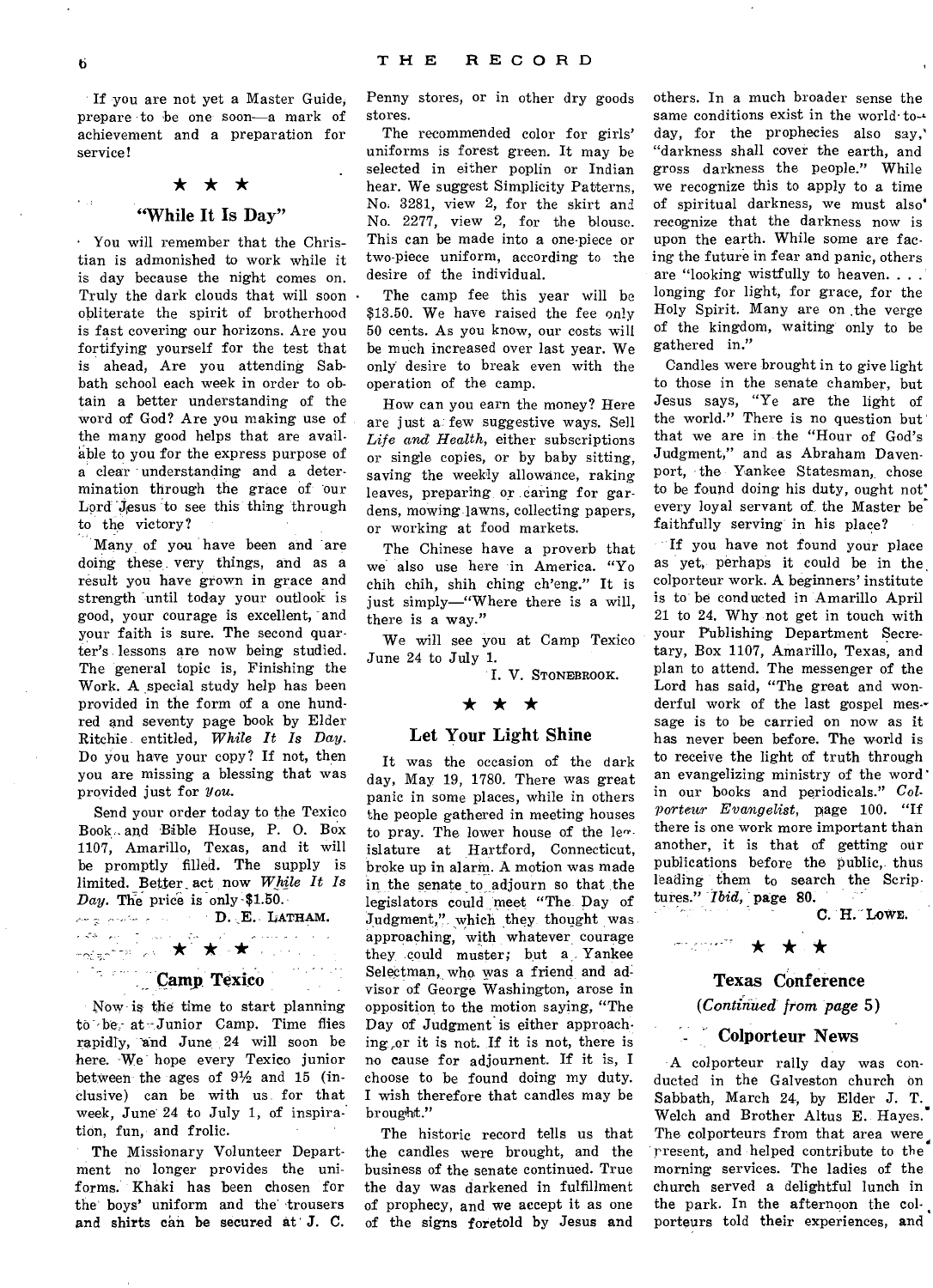in the evening pictures were shown. Everyone felt that it was a profitable day.

Brother Robert A. M. Wilson of Dallas, Texas, is one of our newest recruits. We are happy to welcome tim and his family into the ranks of the colporteurs. Let us remember him in our prayers as he goes forth to carry the third angel's mes-''sage.

The colporteurs in and around Elgin, Texas, are looking forward to the colporteur rally to be held in the Elgin church on. Sabbath, March 31. Brethren J. T. Welch and Altus E. Hayes will lead out in the rally, and as special guests the Fort Worth \*Men's Quartet will be present.

As the result of Paul Davis' handing out enrollment cards for the 20th ,Century Correspondence Course in .conjunction with his colporteur work we are happy to report that we have had word that Mrs. C. H. Autry of Naples, Texas. is now a baptized .member of our church.



The Voice of Prophecy subjects for the next two Sundays are:

### April 8 LETTERS TO CHURCHMEN AND MARTYRS

### April 15

LETTERS TO ANTIPAS AND THE JEZEBEL FAMILY

### ARKANSAS

|                                 | $9:30$ AM  |
|---------------------------------|------------|
| Batesville _________KBTA 1340   | $9:30$ AM  |
| Favetteville ________ KGRH 1450 | $9:30$ AM  |
| *Fort Smith  KWHN 1320          | $10:30$ AM |
|                                 | $9:30$ AM  |
|                                 | $9:30$ AM  |
|                                 | $10:30$ AM |
|                                 | $9:30$ AM  |
| Pine Bluff  KOTN 1490           | $9:30$ AM  |
| stuttgart ___________KWAK 1240  | $9:30$ AM  |

### LOUISIANA

| Alexandria _________KVOB 970    |  | $9:30$ AM  |
|---------------------------------|--|------------|
| Baton Rouge _________WLCS 1400  |  | $10:00$ AM |
| Bogalusa _____________WIKC 1490 |  | $9:30$ AM  |
|                                 |  | $9:30$ AM  |
| New Iberia _________KANE 1240   |  | $9:30$ AM  |
| New Orleans  WNOE 1450          |  | $9:30$ AM  |
| Shreveport __________KENT 1550  |  | $9:30$ AM  |

### NEW MEXICO

| Albuquerque __________KVER 1340 |  | $8:30$ AM                      |
|---------------------------------|--|--------------------------------|
| $Artesia$ $\ldots$ $KSVP$ 1450  |  | $8:30$ A M                     |
|                                 |  |                                |
| Las Cruces                      |  | <b>EXAMPLE 1450 10:00 AM</b>   |
| Las Vegas                       |  | <b>EXAMPLE IN 1230 8:30 AM</b> |
|                                 |  |                                |

### **OKLAHOMA**

|                               |                     | 1450  | $2:00$ PM<br>9:30 AM |
|-------------------------------|---------------------|-------|----------------------|
|                               |                     | 1240  | 6:30 PM              |
| Bartlesville _________KWON    |                     | 1400  | 9:30 AM              |
| Chickasta ___________KWCO     |                     | 1560  | 9:30 AM              |
| Elk City                      | $$ $KASA$           | 1240. | 9:30 AM              |
|                               |                     |       | $12:00$ M            |
| McAlester                     | <b>EXAMPLE 1400</b> |       | 10:00 AM             |
| Muskogee                      |                     |       | $9:30$ A M           |
| Okla. City $\ldots$ $KOCY$    |                     | 1340  | $9:30$ AM            |
|                               | FM-KOCY             | 94.7  | $9:30$ AM            |
|                               | кток                | 1000  | $10:00~\mathrm{AM}$  |
| ∵Okmulgee -                   | KHBG                | 1240  | $9:30$ AM            |
|                               |                     | 1230  | $9.30$ AM            |
| Seminole                      | <b>EXAMPLE 1997</b> | 1260  | 9:30 AM<br>ä         |
| Shawnee _________________KGFF |                     | 1450  | $10:00$ AM           |
| Tulsa.                        |                     | 1300  | $9:30$ A M           |
| Woodward ____________KSIW     |                     | 1450  | $9:30$ AM            |

### TEXAS

| Amarillo _______________KFDA 1440 10:00 AM |                     |
|--------------------------------------------|---------------------|
|                                            | $10:00$ AM          |
|                                            |                     |
| Beaumont (See Port Arthur)                 |                     |
|                                            |                     |
| Brownwood _________KBWD 1380               | $9:30$ AM           |
| Childress ______________KCTX 1510          | 9:30 AM             |
| Corpus Christi ______ KS1X 1230            | $10:00$ AM          |
|                                            | $9:30$ A M          |
|                                            | $9:00~\text{AM}$    |
|                                            | $9:30$ AM           |
|                                            | $10:00$ A M         |
|                                            | $9:30$ AM           |
|                                            | $10:30$ AM<br>1420  |
|                                            | $9:30$ AM           |
|                                            | $9:30$ AM           |
|                                            | $9:30$ AM           |
| San Angelo ___________KTXL 1340            | $10:00$ AM          |
| San Antonio _________KABC 680              | $9:30$ AM           |
|                                            | $9:30~\mathrm{AM}$  |
| Sweetwater KXOX 1240                       | $9:30$ AM           |
| Tyler _____________________KGKB 1490       | $7:00~\,mathrm{AM}$ |
|                                            | $9:30$ AM           |
| Waco __________________KWTX 1230           | $9:30$ AM           |
| Wichita Falls ______ KFDX 990              | $10:00~\mathrm{AM}$ |

### FAITH FOR TODAY TELEVISION

Fort Worth ... WBAP-TV 5 2:30 PM

Our Colporteur Evangelists

### TEXAS CONFERENCE J. '1'. WELCH, *Secretary*

•

| Report for Week Ending March 17, 1951.                                                |
|---------------------------------------------------------------------------------------|
|                                                                                       |
| Bk. Hrs. Orders Del.<br>Name<br>IN THE BRANC 49 366.00<br>R. L. Spiva BRMMC 49 366.00 |
| 15(0.00)                                                                              |
| *P.ez Underdown      CS 88 288.00 120.0.                                              |
| <b>BR</b><br>A. E. Ricnards<br>46 251.75 54.75                                        |
| Mrs. A. H. Kelley OTLH 45 62.75 62.75                                                 |
| BR 65 152.95<br>*Paul Davis                                                           |
| HS 90 127.10<br>54.00<br>*J. C. Martinez                                              |
| H. E. Fenske<br>BRBS 38 67.50<br>65.50                                                |
| BRMMC 69 182.50 97.50<br>*W. L. Allen                                                 |
| BRBTS 35 152.50 46.25<br>Garrett Sawyer                                               |
| BR 35 105.00<br>98.50<br>H. C. Holm                                                   |
| J. H. Nolan BRMMC 34 164.53<br>129.98                                                 |
| Mrs. R. Lee                                                                           |
| <b>BRBPS 34 62.50</b><br>48.95<br>Da vis                                              |
| <b>BRBTS 31 174.75</b><br>14.75<br>Leta Brown                                         |
| Mrs. Fred                                                                             |
| Mrs. Fred<br>Martin                 BTSBR 31 190.50<br>13.25                          |
| M. L. Tidwell BRMMC 31 70.90<br>70.90                                                 |
| 10.75<br>Walter E. Strawn BRMMC 22<br>117.75                                          |
|                                                                                       |
| Mrs. M. L.<br>Tidwell BRMMC 16<br>15.95 161.50                                        |
| Tick Koobs BRMMC 15<br>18.50<br>37.00                                                 |
| 21.50<br>Mrs. G. F. Winston BR 14                                                     |
| $9.25$ $9.25$<br>Helen Penner BRBTS<br>9                                              |
| Margaret Jones BRBTS<br>7<br>82.50 82.50                                              |
| Mra. Lela Ainsworth DA 2<br>24.75 24.75                                               |
| 13.00<br>13.00<br>Mrs. Berdell Brown BTS                                              |
| 806 2740.93 1354.33                                                                   |
| Totals                                                                                |

### TEXICO CONFERENCE C. H. Lowe, *Secretary*

| Report for Week Ending March 24, 1951 |                             |                      |       |
|---------------------------------------|-----------------------------|----------------------|-------|
| Name                                  |                             | Bk. Hrs. Orders Del. |       |
| Marion Brown                          | $MB1$ 28                    | 40.00                | 40.01 |
| Lecnard E. Mills                      |                             | BR 13 61.50          | 61.50 |
| $*M.$ D. Starr                        |                             | MGC 73 220.25 98.00  |       |
| Mrs.R.W. Goettel DRABS 8 12.25        |                             |                      |       |
| Mrs. Sam Brown                        | BTS 6                       | $6.00$ 18.00         |       |
| <i>*Mrs.</i> Finas                    |                             |                      |       |
| $\mathbf{F}_{\text{}}$ restone        | <b>BRBTS 16 86.00 86.00</b> |                      |       |
| *B. C. Glass                          | GC                          | $16.50\quad 16.50$   |       |
| Totals                                |                             | 144 442.50 320.00    |       |
| UNION TOTALS                          |                             | 950 3183.43 1674.33  |       |
| 4 harawa alan nana masukata           |                             |                      |       |

More than one week.

### **Advertisements**

Please send all advertisements to your local conference office for approval. Rate: Fifty words or less, one insertion, \$1.00 Payment must accompany copy.

.111.016...••••••••••••••••••••

SACRED RECORDS-You may now get some of your favorite sacred records at a good price. Write for list. These must go. Box 443, College Place, Washington.  $-12.2$ 

HEALTH FOODS: A complete line of all brands We ship any size order anywhere in the Southwestern Union, wholesale and retail. Write: National Health Fcod Distributors, Southwestern Branch, Keene, Texas.

Everybody:s raving about tender, meaty Lange Chops in rich, brown 'grayy. No fuss-no bother, just heat and serve. Vege-tarian, nourishing, easily digested. Two trial cans, \$1.20 postpaid. Send your Food Store's name to Nu Vita' Foods, Portland 14. Oregon. .. 13-2

PROJECTOR SPECIAL-35 mm. filmstrip projector, pressure plate release to prevent scratching, 100-watt, brilliantly<br>fills a 30" x 40" screen at 11 feet, will actually fill a 12-foot screen with a beautiful picture. Regular price \$45.45. special price \$29.95 with case. Order now. Mayse Studio, Box 25, San Diego, California. 13-4

FREE OFFER-The song "He Lives" illustrated in beautiful natural color is given free with the purchase of our LAY-MEN'S SPECIAL, consisting of 24 doctrinal 35 mm. filmstrips selected from the Home Bible Course Set. Beautiful natural color, latest edition, value \$103 only \$59.95. Mayse Studio, Box 25, San Diego, California. 13-4

### SUNSET. CALENDAR

|                                   | Apr. 6 Apr. 13 |
|-----------------------------------|----------------|
|                                   |                |
| Brownsville, Texas  6:49 6:52     |                |
|                                   |                |
|                                   |                |
|                                   |                |
| Galveston. Texas                  | 6:426:46       |
| Little Rock, Arkansas             |                |
| Muskogee, Oklahoma                | 6:476:54       |
| New Orleans, Louisiana  6:23 6:27 |                |
| Oklahoma City, Okla.              | 6:567:03       |
| San Antonio, Texas                | 6:577:01       |
| Santa Fe, New Mexico              | 6:306:34       |
| Shreveport, Louisiana  6:39 6:43  |                |
|                                   |                |